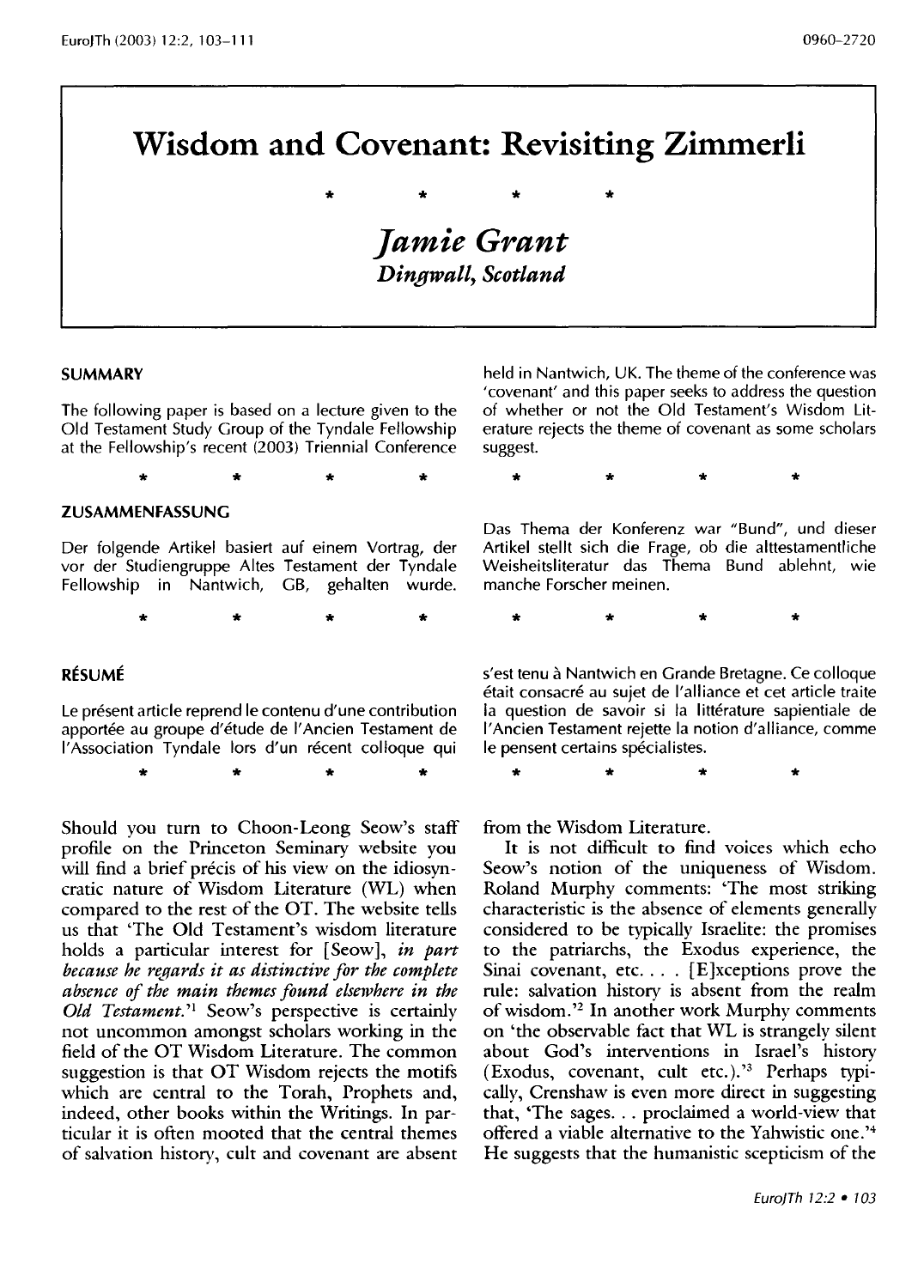WL stands in marked contrast to the (in his terms) 'Yahwistic' emphases on direct revelation and divine transcendence found in the rest of the OT.

The problem of the idiosyncratic nature of Wisdom has been further compounded by Old Testament Theology's search for a unifying theme. In the 'Introduction' to Day, Gordon and Williamson's important collection of essays *Wisdom in Ancient Israel,* we read: 'For too long Wisdom has been a casualty of the long-running quest for a theological centre in the OT which had seen a variety of potential unifying themes proposed and wisdom almost invariably marginalized in the accompanying discussion. Since the wisdom texts paid little attention to cult and even less to covenant it was virtually inevitable that, as long as the quest persisted in this form, wisdom would be on the sidelines. '5 Hasel points out that 'the perennial question [for Old Testament Theologies] is dealing with the totality of writings within the canon of the OT. . . Virtually all OT theologies have had difficulties in dealing with the wisdom writings.<sup>36</sup> He goes on to describe wisdom theology as 'tile stepchild of Old Testament Theology'7 and in a similar vein Clements comments that scholars interested in OTT often 'find Wisdom to be a rather errant child.<sup>28</sup>

Whilst awareness of the particular challenges posited by the WL is by no means a modern phenomenon, most scholars attribute the origins of the idea that Wisdom somehow rejects the central foci of the OT to one key article.<sup>9</sup> It has been  $40$ years since the publication of Walther Zimmerli's foundational 'The Place and Limit of the Wisdom in the Framework of Old Testament Theology' *SIT* 17 (1964) 146-58.10 Central to Zimmerli's argument in this article is the idea that the Wisdom Literature is firmly grounded in the context of creation theology, and as such is different from the rest of the  $\overline{OT}$  - showing no concern for the motifs which are normally prominent in other books of the OT canon, focusing instead on different matters.

As we so often see in the field of Biblical Studies, the frequency of repetition of an idea is not necessarily a fair reflection of the soundness of the original argument. Therefore, it seems appropriate to reassess the arguments presented in 'Place and Limit' and consider again the question: Does OT Wisdom actually reject or neglect the idea of covenant? Consideration of this question will be divided into three parts:

1. Re-examination of Zimmerli's argument

that Wisdom rejects covenant (etc.).

2. Brief assessment of the reception and application of Zimmerli's argument in English-language WL studies.

3. To suggest a third way: namely, covenant as background to OT Wisdom.

#### **1. Zimmerli Revisited**

'Place and Limit', like every academic work, should not be read as if it were without context. No academic work stands alone as a piece of free-thinking, on the contrary we are always - consciously or subconsciously - interacting with the theories and ideas which we encounter. One of the dominant voices of Zimmerli's day in the field of OTT (and later WL) was that of Gerhard von Rad. It is important to bear in mind that, at the time when Zimmerli penned 'Place and Limit', Volume 1 of von Rad's OTT had been published - with its somewhat inadequate treatment of the Wisdom Booksll - but his *Wisdom in Israel* had yet to appear in print. This is significant, because Zimmerli's conclusions are actually much more limited that has been the extent of application of his argument by scholars and commentators. He is to a large degree responding specifically to von Rad's suggestion that 'salvation history' is key to any proper understanding of OTT. It is in response to this overstatement of the importance of *Heilsgeschichte* that Zimmerli must be read and understood.

So, whilst it is questionable whether Zimmerli's article actually presented quite such a *carte blanche*  as has been derived from it, there are clearly elements of his argument which have helped to give rise to the notion that Wisdom Theology somehow stands over against Covenant Theology (and other major themes of the OT). Two of Zimmerli's conclusions, in this otherwise helpful, perceptive and persuasive article, seem to feed into this argument:

*i. That Wisdom rejects the History of Israel.* 

*ii. That Israelite Wisdom is not substantially different from other ANE forms of Wisdom.* 

#### **i. Wisdom rejects Israelite History**

Having pointed out the similarities that exist between certain sections of the OT Wisdom Books and other ANE Wisdom writings, Zimmerli comes to the somewhat hurried conclusion: 'This leads immediately to a first point that we have to establish about the structure of Wisdom: *Wisdom*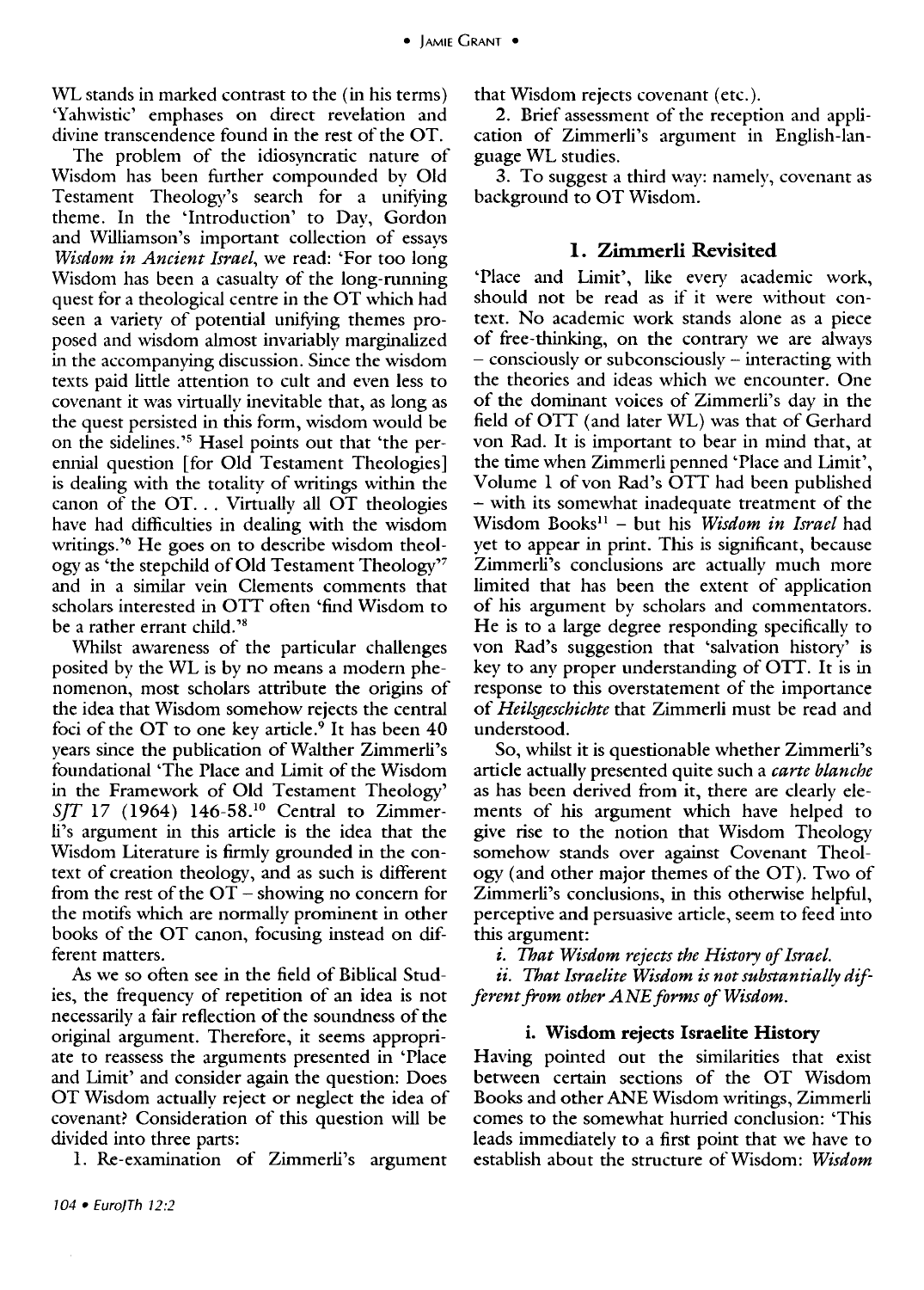*has no relation to the historv between God and Israel.*  This is an astonishing fact.<sup>'12</sup> The reasoning seems straight-forward: similar (almost identical) material is found in countries and cultures which have no relationship with Yahweh, Yahwism or Israel's salvation history. Therefore, Wisdom is something that goes beyond the confines of Israel and her covenant-based history. Undoubtedlv, this would indeed be an astonishing fact were it quite as simple as Zimmerli suggests. However, the question must be asked: 'Does the international nature of Wisdom automatically result in the conclusion that there is no internal relation to the history of Yahweh's relationship with Israel?'

Schultz suggests that there is a link between Wisdom and the history of Israel via the superscriptions and authorial designations found in Proverbs and Ecclesiastes: 'It often has been claimed that wisdom literature is ahistorical. However, within the Old Testament canon, wisdom literature has been historicised. By virtue of the superscriptions which associate Proverbs [and] Ecclesiastes... with Solomon.  $\therefore$ <sup>13</sup> Given the dubiety which exists concerning the historical accuracy of these superscriptions, many would call into question the extent to which they do actually provide any sort of link between Wisdom and Israel's covenant history. However, these superscriptions should be read not for their actual historical value but for their literary, intertextual purpose. With regard to the historical superscriptions in the Psalms, both Childs and Sheppard suggest that the intent of these superscriptions is to provide the reader with a broad canvas for the assimilation and personal application of this literature. 14 Neither Childs nor Sheppard would suggest that the superscriptions are necessarily historically accurate, yet regardless of this question there is a sense in which they historicize ahistorical literature. Did David pen Ps 18 whilst fleeing from Saul? Possibly, but many would say probably not. Yet Childs suggests that the historical content found in Ps 18's superscription provides a backdrop to aid the reader's understanding and application of the psalm to their own circumstances.<sup>15</sup> The superscription forms an association with a certain set of circumstances found in the DtrH. The reader is meant to 'imagine' him or herself in this type of circumstance and this forms a framework for applying what otherwise would be an ahistorical poem.

The superscriptions which associate Proverbs and Ecclesiastes, in particular, with Solomon serve a similar purpose. They are designed to provide

an interpretative framework by which the reader is meant to understand this gathered material. The reader is being told that the Book of Proverbs with all its diversity of material, for example, is to be understood in terms of classical Hebrew Wisdom of which Solomon is the prime example. Whilst bracketing questions of comparative dating at this point, the Books of 1 Kings and 2 Chronicles present Solomon, at a certain stage of his reign, as the archetypal practitioner of Israelite Wisdom and it is this association that is meant to made in the minds of the readers. The point is not necessarily one of actual authorship, but rather literary association and the connection that is being made via the superscriptions is that these books of Wisdom are linked with the prime example of Israelite Wisdom.<sup>16</sup>

However, the literary association with Solomon does not end there. If we assume that the Dtr historical accounts of the Solomonic reign were broadly known by the time of the final editing of the Books of Proverbs and Ecclesiastes,<sup>17</sup> then it is also reasonable to assume that Solomon would be known not only as the prime example of Wisdom, but that the consequences of his covenant failure would also readily spring to mind as they are so clearly emphasised by the author/editor of 1 Kings.<sup>18</sup> It is always difficult (if not impossible) to establish exactly the actual literary associations that are intended by an author/editor's use of a particular figure or text, but the connection with Solomon would likely be a poignant one for any Israelite reader. In 1 Kings 1-11 we see a presentation of Solomon as successor to the great king David, recipient of wisdom from above, builder of the Temple, sage of international repute and *transgressor of the covenant!* In fact, it seems that the author/editor of 1 Kings 1-11 specifically highlights the fact that Solomon breaks of all of the limitations imposed upon the king by the Kingship Law of Deut 17:14-20 (namely re. wives, wealth, weapons).19 The sad end to Solomon's reign is a salient lesson with regard to the effects of covenant unfaithfulness  $(1 \text{ Kgs } 11:11).^{20}$  Could this also be implied by Prov/Eccl's historical association with Solomon? A subtle endorsement to practice Wisdom within the bounds of covenant?

This seems to be at least possible. The commentators all draw out the significance of Solomon as exemplar of wisdom: Van Leeuwen comments, 'Whatever the origins of the book's sayings and sections, the whole now claims the heritage of Solomon, David's son, to whom God gave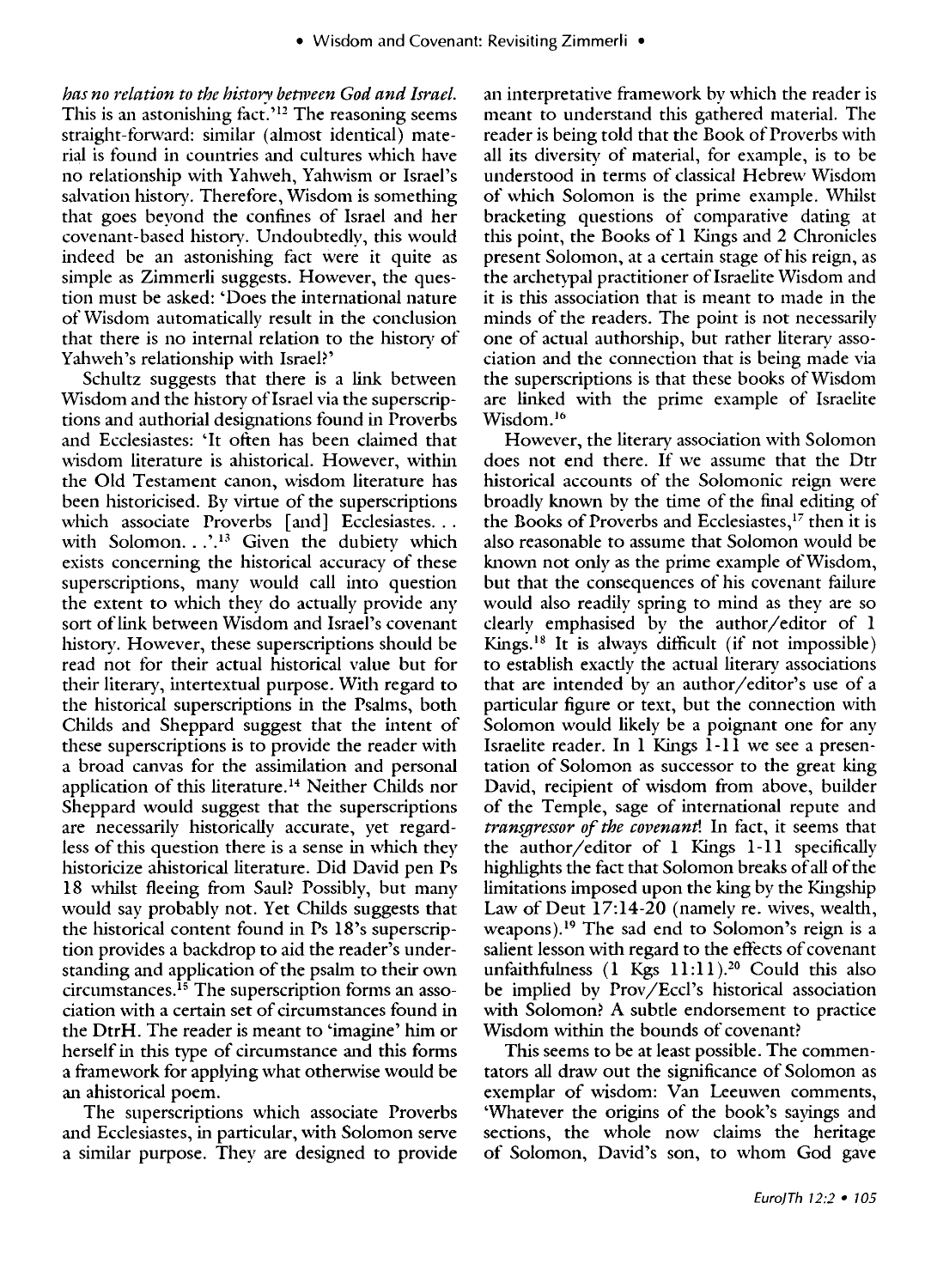7; 1 Kings 3; 10; Psalm 132). The title communicates that this book is endued with the same "spirit of wisdom" that animated Solomon...'.<sup>21</sup> Fox doubts that Solomon wrote many, if any, of the שָׁעָ לי שְׁלֹמַה but suggests with regard to the superscription that: 'Most important for our purposes, Solomon was remembered as the greatest of sages and as the author par excellence of wisdom.. . Solomon was famed as an author of wisdom. The tradition of his wisdom was not an invention of the redactors of Proverbs; there would be no point in assigning a Wisdom text to a man not known for wisdom.<sup>522</sup> Similarly, with regard to Ecclesiastes, Seow comments that the intent of the fictional, royal-biographical form and of the superscription's indirect association with Solomon leads him to the conclusion that, 'It is probably the intent of the author to evoke memory of Solomon, the wise king par excellence and the best example of one who has it all.<sup>223</sup> The point is that the superscriptions - regardless of their stage of inclusion into the text, regardless of how they have been interpreted through the ages, regardless of their original purpose - now serve a literary purpose. That literary purpose is to associate the wisdom of these Wisdom books with Israel's history via the figure of Solomon. As the commentators universally acknowledge, Solomon is the paradigm of Wisdom practice in Israel. However, if the source of this appreciation of Solomon is the Dtr account found in 1 Kings  $1-11$ ,<sup>24</sup> it would be difficult to see how the reader could possibly remember the figure of Solomon as the 'great practitioner of Wisdom' without also remembering the consequences of his covenant disobedience. Solomon could well be seen as both positive and negative example - wisdom exemplar and the one whose rejection of covenant responsibilities lead to the division of the kingdom. It seems likely that, just as for contemporary readers of I Kings 1-11, the original readers of the WL would remember Solomon as an example, by all means, but also as a salutary warning of the effects of rejecting the covenant. Therefore this literary Solomonic association serves as a spur for the reader to practice Wisdom within the bounds of covenant.

It may be pointed out that this association of Wisdom with Covenant via Solomon is not very direct. I would be inclined to agree, and this is my point: the WL is difterent from the rest of the OT Scriptures, but it does not reject the OT's typical foci entirely - rather these provide a backdrop or

canvas which is essential to a proper understanding and interpretation of the more peculiar emphases of the  $\overline{\text{Wi}}$ .

#### ii. Israelite reception of Wisdom

Another area of Zimmerli's work that perhaps needs to be revisited is his understanding of Israel's reception of ancient Near Eastern Wisdom. As we have just seen, Zimmerli seems to draw conclusions from the international nature of Wisdom that are, arguably, more far-reaching than is necessarily justified. In a similar vein, he seems to overly minimise the significance of uniquely Israelite expressions of these common Wisdom traditions.

Clearly much of OT Wisdom either borrows from or interacts with the Wisdom traditions of Egypt, Babylon and possibly Canaan.25 Yet OT Wisdom is not *identical* to other ANE forms of Wisdom, there does appear to have been an attempt to mould common Wisdom ideas into a more distinctively 'Israelite', Yahwistic version of the same. It could be argued that Zimmerli brushes past these attempts to put a distinctively Israelite spin on Wisdom concepts too easily:

We see in the preamble of Ptahhotep as in that of Heti and Amenemope, that Wisdom - though it knows the religious world of order, in which it lives - has very practical aims. 'The teaching of life, the testimony for prosperity, all precepts for intercourse with elders, the rules for courtiers, to know how to return an answer to him who said it, and to direct a report to one who has sent him, in order to direct him to the ways of life, to make him prosper upon earth.' *The Israelite translator of this preamble of Amenemope adds to his model the remark: 'That thy trust may be in Yahweh.) But in adding this statement he does not change the 1vhole teaching of Wisdom into an instruction of trust in God,* as for example the paraenetic part of Deuteronomy does. This addition does not alter the primary character of Wisdom as an attitude of prudence. Wisdom is *per definitionem tahbitloth,* 'the art of steering', knowledge of how to do in life, and thus it has a fundamental alignment to man and his preparing to master human life.<sup>26</sup>

Furthermore, Zimmerli comments that, 'wisdom has its own structure which is *not altered*  even when wisdom is integrated in Israelite think $in a.^{27}$ 

Again, if we are to accept Zimmerli's suggestion at face value this would indeed be surprising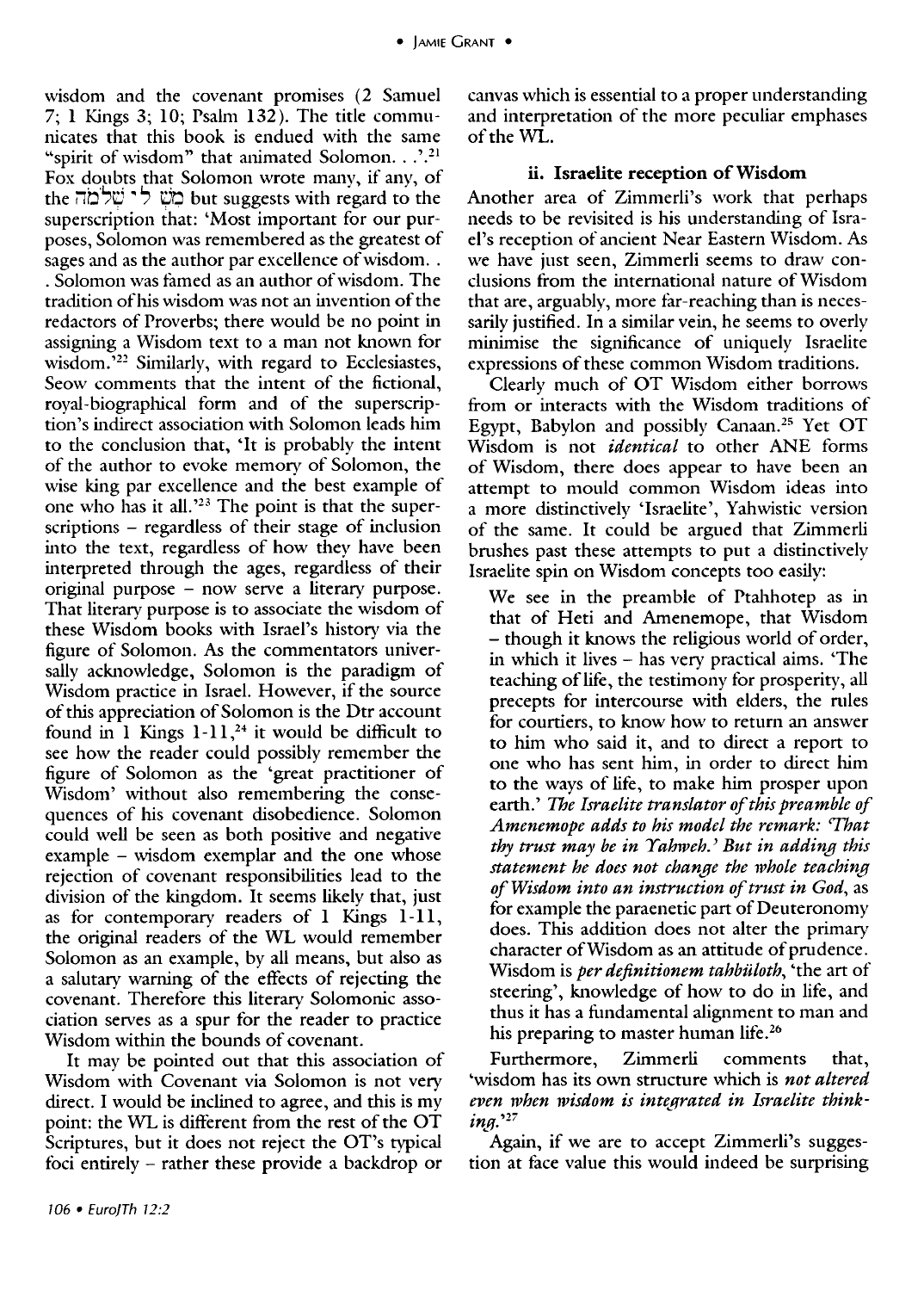and would differentiate Wisdom from the rest of the OT. Adoption of ANE practices is discernible in the historical accounts of the life of Israel, yet this process is normally seen as one of adaptation rather than simple adoption.<sup>28</sup> If there is, indeed, no differentiation between Israelite Wisdom and other ANE brands of Wisdom then this would, to a certain degree at least, set it apart from the rest of the OT literature.

However, Zimmerli's suggestion that ANE Wisdom remains unaltered even when integrated into Israelite thinking does not fair too well under closer scrutiny. This is most obviously the case with regard to the' Book of Proverbs. In dealing with Prov 22:19, the verse which Zimmerli passes over as insignificant despite its distinctly Yahwistic tone, van Leeuwen comments, 'Verse 19a reminds readers that wisdom *is based on trust of Yahweh* (see 1:7) and that the book's purpose is to foster such trust, even in mundane aspects of life. '29 What is more, Clifford points out that this exhortation to trust in the Lord is *central* to the prologue of this section of Proverbs which seems to draw upon *The Instruction of Amenemope.30* So not only is this reminder to trust in the Covenant God of Israel added to a known ANE wisdom tradition, it is added at the centre of the introduction to this material, providing a hermeneutical guide to an *Israelite* understanding of it.

Obviously, it is not difficult to trace covenantal overtones in the Book of Proverbs with its continued refrain that, 'The fear ofYahweh is the beginning of wisdom' (Prov 1:7). Van Leeuwen again:

With very few exceptions, Proverbs refers to God as "the LORD" (Yahweh), the God who made covenant with Israel and led the people throughout history (cf. Gen  $20:11$ ; Eccl  $12:13$ ). Proverbs never uses  $\forall x \in \mathcal{A}$  "god") and uses tJ"i1"~ *(ilohim,* the most common word for "god" or "gods") only three times: 2:5, parallel to "fear of the LORD"; 3:4; 25:2. The editors of Proverbs are very consistent in avoiding the suggestion that the God of the sages is any other than Israel's covenant God, Yahweh (see Exod 3:15; 33:18-20; 34:6-7; John 1:14-18). Proverbs has profound similarities to ancient Near Eastern wisdom. Perhaps the consistent use of "Yahweh" was meant to forestall the idea that the God of Proverbs was not Israel's covenant God.<sup>31</sup>

Perhaps this distinctively Israelite tone is less apparent in the words of Qoheleth. The divine

name does not appear at all in Ecclesiastes and is replaced by  $\Xi^*\overline{n}$  , so does this indicate a movement away from Yahwism, or rejection of covenant ideas in later Israelite wisdom? Possibly, but such a conclusion probably goes too far. Quite simply we do not know why the author/editors of Ecclesiastes used *'ělō hîm* instead of Yahweh, just as we do not know why a section of the Psalter is dominated by *'ělōhîm* rather than the Tetragrammaton.<sup>32</sup> The significant factor is that most readers would associate the 'fear of God' in Ecclesiastes with the 'fear of Yahweh' from Proverbs as referring to the same thing. Seow comments, 'Ecclesiastes shows continuiry with the sapiential mainstream. Thus Qohelet emphasizes the fear of God, a concept that is prominent in Proverbs, although there it is the "fear of YHWH" rather than "fear of God. " This fear of God motif. . . *emphasizes the place of humanity in relation to God .* .. In this emphasis on the fear of God, Qohelet stands with others in the wisdom tradition.'33 Equally, the much criticised postscript to Ecclesiastes, places Qoheleth's rigorous speculations within the framework of covenant belief.34 Regardless of the originality of this statement, Fox comments:

*Man's duty to fear and obey God and God's ultimate judgment on man are, for Qohelet too, bedrock truths that experience can collide with but not dislot{qe.* We may wander around bruised and bewildered. We may see the meaning of life crumble if we stare at it too carefully. But we can still do what we are supposed to do. And we know what this is, even if we are ignorant of its consequences. That is no small thing.35

Further, Whybray comments: 'This God, whom [Qoheleth] calls (ha-) Elohim but who *is in fact identical with the Yahweh of the Old Testament,* is the sole creator of the world and holds the fate of every human being in his hands.<sup>36</sup> It seems likely that the ancient reader of the phrase 'fear of God' would associate that specifically with the 'fear of Yahweh', Israel's covenant God.

So, in one sense Zimmerli is correct, Wisdom is about the 'art of steering' one's way through life  $-$  it is based around the observation of life well-lived, it does not *focus* on law or cult or cov $e$ nant  $-$  and as such it shares a common interest with sapiential thought throughout the ANE. However, it goes too far to suggest that Israel's reception of these Wisdom motifs is unaffected by her theology and world-view. The additions to and adaptations of known Near Eastern sapiential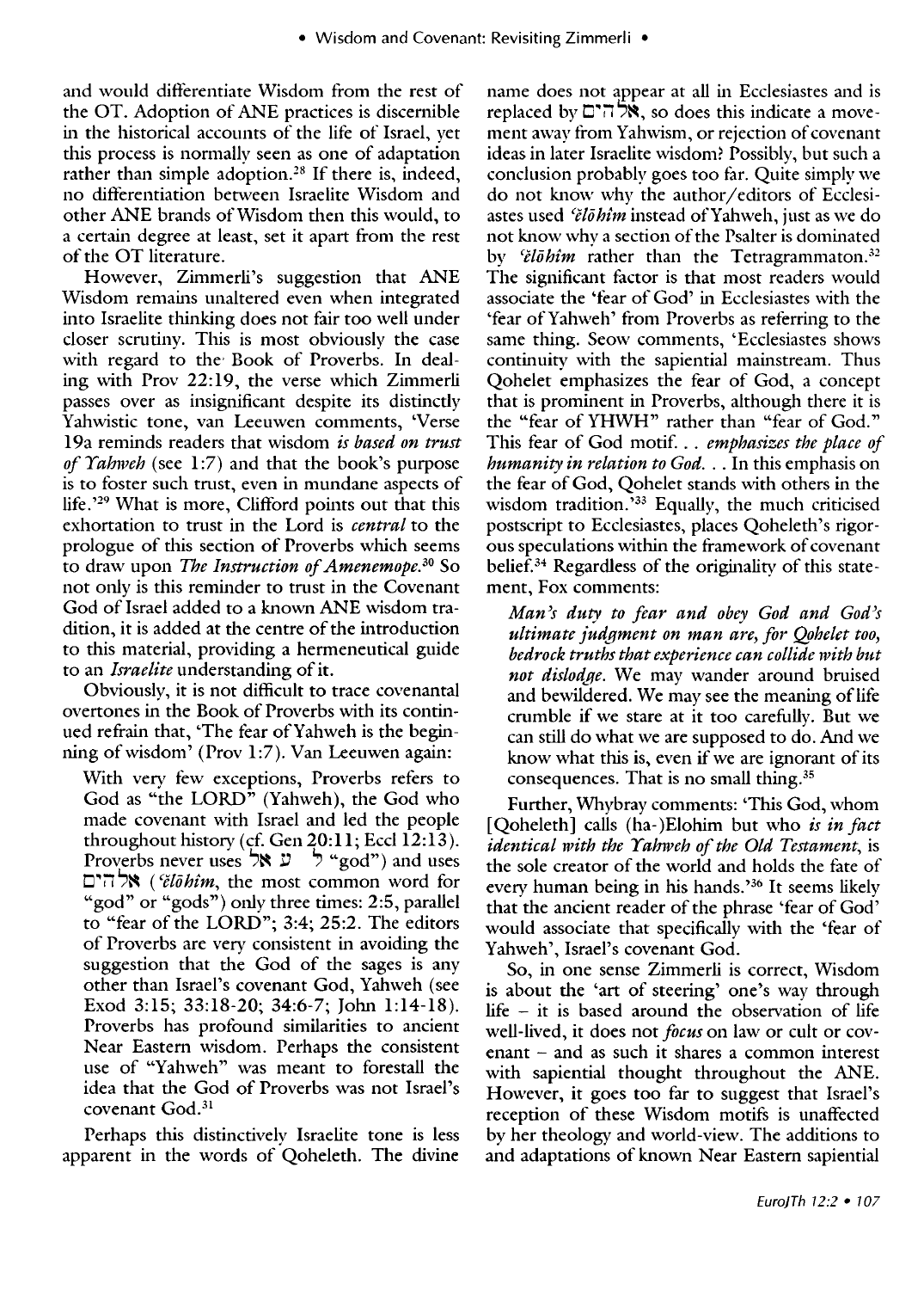maxims when adopted into Israelite Wisdom seem to suggest a mindset and attitude which is still very much grounded in the fear of the Lord – that is, in covenant relationship with Yahweh.

## 2. Reception & Application of Zimmerli's Argument

Obviously, a comprehensive survey of how 'Place and Limit' has affected even the English-language secondary literature is beyond the scope of a paper such as this, but one can observe tendencies towards the expansion of Zimmerli's ideas which have driven a larger wedge between Wisdom and the concept of covenant. In particular the context of Zimmerli's work must be borne in mind - he is responding, first and foremost, to an excessive emphasis upon salvation-history apparent at the time of the article's publication. Primarily, Walther Zimmerli is suggesting that *Heilsgeschichte*  is an inadequate context for the understanding and interpretation of the Wisdom books of the OT. They are not part of a developing story of salvation and, indeed, their primary point of reference is to be found not in the redemptive-history of Israel but in the OT's creation theology. Goldingay provides helpful context for a proper understanding of Zimmerli's article: 'The difficulties inherent in the salvation-history approach became apparent in the 1960s. Its importance had been overstated; it could not provide the comprehensive framework for understanding the Bible that had been attributed to it. '37 Zimmerli wrote a corrective to this approach.

The way in which Zimmerli's paper was picked up and advanced is interesting, his focus upon the link between Wisdom and Creation and his rejection of the role of salvation-history in the Wisdom Literature, led to a kind of academic tabula rasa with regard to the OT setting of Wisdom. Not only was salvation-history to be rejected, but also cult and Temple, law and covenant, the Patriarchs, divine revelation and so on. The expansion of Zimmerli's idea was marked and rapid. This has led to much time being spent regaining ground. Leo Perdue's dissertation demonstrated that WL is indeed interested in the cult,<sup>38</sup> Hubbard and Schultz both address in different ways the question of Wisdom and covenant,<sup>39</sup> whereas Goldingay seeks to moderate any total rejection of salvationhistory by suggesting a degree of complementarity between *Heilsgeschichte* and Wisdom.<sup>40</sup>

Perhaps the most alarming aspect of this strong differentiation between Wisdom and other OT

themes is the question of method. Fundamentally, the separation conclusions are based on arguments from silence: 'Wisdom does not speak about X therefore it cannot be interested in X.' Or sometimes the statement is made even more boldly: 'Wisdom rejects X because it does not speak to it.' However, such argument seems unnecessarily reductionist and also to lack awareness of the subtleties of literary and social influence. The fact that a particular text does not speak to a topic does not mean that it is not interested in that topic, far less that it rejects that topic, per se. Goldsworthy responds to this trend by commenting:

It is, I believe, more satisfactory to refuse to segregate the wise men, and to see *a plurality of perspectives dictated by a variety of concerns.*  What began with early folk wisdom in the home and market place would have developed within the overall perspective of *the revealed faith of Israel.* The interaction between the various perspectives is found rather by looking for the emphases of the various books, both wisdom and non-wisdom, and by *trying to understand the relationships between these different literary expressions.* <sup>41</sup>

As Fox also points out with regard to the much debated scepticism of Qoheleth $42$  – we go too far if we suggest that the WL deliberately distances itself from the central themes of the OT, it is simply the case that, generally speaking, these great themes are not the central foci of Wisdom. The Books of Job, Proverbs and Ecclesiastes deal primarily with different issues, but any attempt to understand Wisdom entirely apart from these themes leads to a skewed image of the ultimate message of Wisdom. This is true of the theme of covenant, which leads to a third and final point.

### 3. Covenant as Background to OT Wisdom

Depending on the scholar involved (generally speaking) an emphasis is often placed either upon the overall 'unity' or the overall 'diversity' of the OT canon. Some seek to stress the commonality of material shared between a wide variety of canonical books of the OT, others underline the individuality of each particular voice within the OT. However, I cannot help but feel that a degree of subtlety in our understanding of intertextual relationships is often lost in the debate between unity and diversity. Our thoughts are shaped in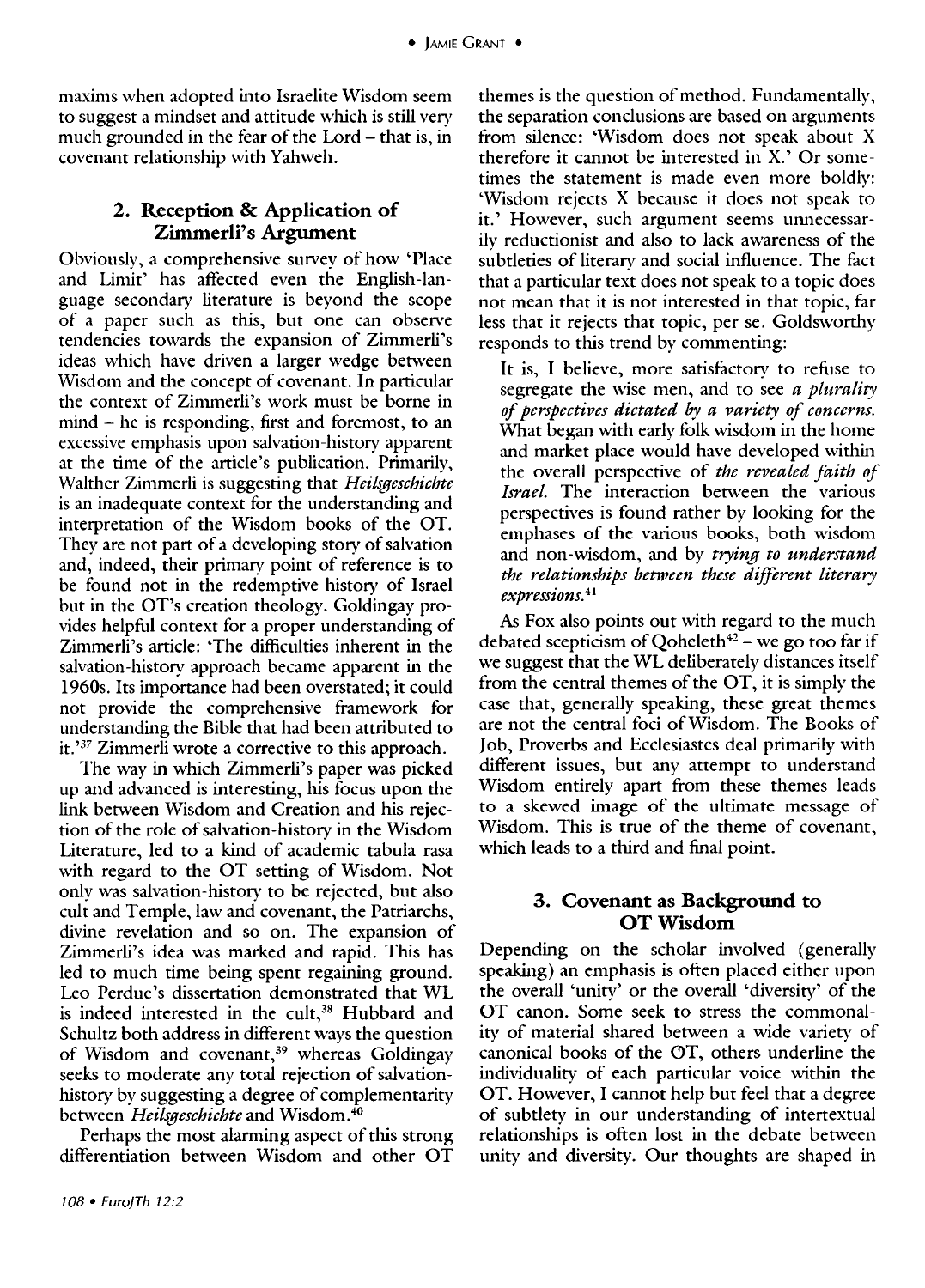ways of which we are often unaware, resulting in the discernible influence of motifs which (if asked) we would deny were present.<sup>43</sup>

There can be no doubt that the OT WL is not about covenant. Just as it is not about the cult or Temple or Exodus or the Patriarchs. However, it would be wrong to simply state, therefore, that Wisdom should be understood entirely apart from the Torah and Prophets. It would be wrong simply to posit a degree of diversity which separates Wisdom off from the themes of the rest of the OT, as a competing world-view. Such a conclusion is one step too far and the tendency to separate actually does a disservice to the intricacy of intertextual relationships that exists within the OT canon. This can be illustrated using our theme of covenant.

Bv all means covenant is not the central focus of attention within the WL. The word ברית three times in Job, once in Proverbs and not at all in Ecclesiastes. Compare this with 26 occurrences in Deuteronomy or 60 in the DtrH and those who would advocate a strong degree of separation appear to have good grounds to justify their argument. However, literary interaction is often much more subtle than the simple repetition of a word or words. 44 Covenant may not be the focus of attention in the WL, but the concept of covenant subtly influences the didactic thrust of the Wisdom books and if we are unaware of this interaction then we skew the message of these books.

The Book of Job is a case in point. As Zimmerli observes there is a clear link with creation theology, particularly in the Yahweh speeches towards the end of the book. Nowhere in the Book of Job does covenant become a particular focus of debate, yet the theme still bears a strong influence on the proper understanding of the theology of the book. What is Job's problem? (Many a student has asked this question with some feeling!) His problem is that he believes in a Covenant God who has bound himself to relationship in a particular way. From Job's perspective he sees a lack of 'order', a lack of 'design' or 'plan'. Job believes that Yahweh will relate to him in a particular way and, when that relationship breaks down, Job makes his accusation which is (effectively) an accusation of covenant unfaithfulness against God.45 Does this make covenant an express theme of the Book of Job? No, yet at the same time understanding covenant relationship is essential if one is to understand the theology of Job. The theme is not blatant, but it is there nonetheless and its subtlety does not undermine its importance. If Job had no understanding of covenant relationship with his Creator would he have made his complaint? Or, at the very least, would he have made it in the same way? If he believed in a fickle or capricious god (as some other ANE cultures did) would the questions of Job be formulated in the same way?<sup>46</sup> Job's problem is rooted in the fact that he has an expectation of a particular type of interaction with his Creator - interaction, it appears, bound by covenant - and it is in the fact that those expectations are not met that his crisis arises.

Similarly with Ecclesiastes, would Qoheleth have experienced quite such a profound existential crisis if he did not have an expectation of justice and meaning in the ordering of daily reality? Why does Qoheleth expect to find meaning and order 'under the sun'? Because he has been led to this expectation by the history of Israel's dealings with Yahweh. As Fox points out, Qoheleth believes in  $\sum_{i=1}^{\infty}$  and  $\sum_{i=1}^{\infty}$  and it is the lack of these that leads to his crisis of perspectives.<sup>47</sup> These are concepts strongly linked with the OT's presentation of covenant - on the part of each party to the  $covenant - and it is, again, this lack of expected$ relationship between Creator and his creation that leads to Ooheleth's view that everything is  $\Box \Box$ .

Does this mean that Job and Qoheleth are effectively 'the same' as the rest of the OT? No, of course not. Both are unique books and as such inevitably have their own message, style and emphases. For me the question is how we should respond to this diversity of voice. Does 'different' mean separate? Does 'different' mean somehow 'competing' or 'incompatible'? Perhaps, but not necessarily. Job and Ecclesiastes are very different from the other books of the OT, some would say they are substantially different even from Proverbs, but they still synthesise themes which are apparent throughout the OT. These intertextual relationships are subtle, but they are present. We cannot simply say that, 'X deals with covenant and Y does not' because there is a wide variety of levels upon which texts interact with one another.<sup>48</sup>

The Book of Proverbs' connection with the covenant themes so apparent in the remainder of the OT canon is, arguably, more obvious than with regard to Job and Ecclesiastes. Proverbs' covenant motifs have been pointed out via the Book of Psalms,<sup>49</sup> and also by way of the sapiential themes apparent in the Prophets.<sup>50</sup> However, Proverbs' strongest covenant association is found in its thematic link with the Book of Deuteronomy. The proverbial motto (Prov  $1:7$ ) endorsing readers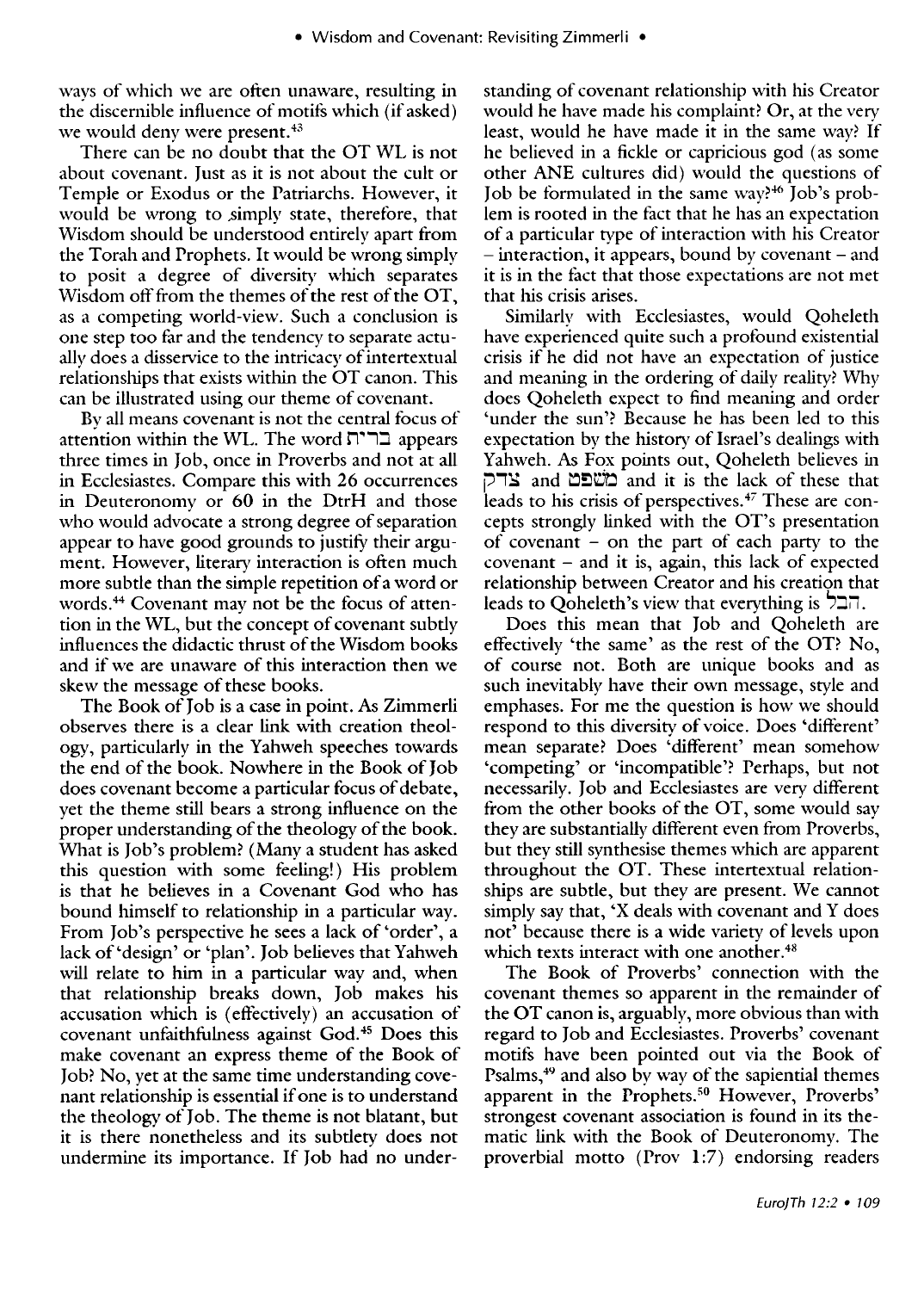to 'fear Yahweh' seems to echo strongly Deuteronomy's presentation of the covenant response expected of Israel as the people prepared to enter the land. Van Leeuwen comments:

The great phrase "the fear of the LORD" grounds human knowledge and wisdom (cf. 9:10) in humble service of Yahweh. This phrase frames the first section of the book (1: 7; 9:10), as well as the whole book (1:7; 31: 31). The book of Proverbs is meant to teach humans wisdom. But the fear of the Lord relativizes human wisdom, because the mysterious freedom of God can subvert human plans and purposes (16:1, 9; 19:21; 21:30- 31; 27:1). Without the God of Israel, the best human wisdom becomes folly, because God alone holds the world and all outcomes in God's hands (2 Sam 16:15-17:23; 1 Cor 1:18-31, with its OT quotations). *Although this phrase has its origin in the experience of God's numinous majesty (as*  at Sinai, Deut 4:9-10), it eventually has come to *express the total claim of God upon humans and the total life-response of humans to God. In the covenant context of Deuteronomy we find:* 

So now, 0 Israel, what does the LORD your God require of you? Only to fear the LORD your God, to walk in all his ways, to love him, to serve the LORD your God with all your heart and with all your soul, and to keep the commandments of the LORD your God and his decrees that I am commanding you today, for your own well-being. (Deut *10:12-13).51* 

Therefore, we can perhaps argue for a more direct link between Proverbs and the covenant theology of the rest of the OT. However, even here, as van Leeuwen points out, we can observe a certain transition in the understanding of the concept of the 'fear of the Lord.' He argues that originally it was based in the people's physical response when confronted by the awesome majesty of Yahweh at Mount Horeb (Ex 20:18-21), but the way it is used in Proverbs (and in Deuteronomy) reflects an attitude more than this immediate physical response - an attitude of whole-life-and-being devotion to Yahweh. So, yes, it can be argued that there is a strong covenant connection apparent in the Book of Proverbs via its reflection of the ideas of Deuteronomy, but even here we see that ideas are developing, being altered and shaped slightly differently in different canonical books.

## Conclusion: Awareness of Literary Complexity in Assessing the Presence of **Themes**

In recent years discussions within the field of OT studies have been dominated by the canonical approach, a method which has been an *incredibly positive dynamic* in our field. However, it has, perhaps inevitably, resulted in certain questions being asked and others ignored. There has been something of a trend to focus on macro structures within the OT canon - for example, discussion often focuses on the DtrH (Jos-Kings), or the Book of the Twelve (Hos-Mal). Questions are asked about whether the canonical books which make up these broader collections speak with the same voice or whether they address the same themes differently. Our discussion of unity and diversity within the OT is often shaped in the same way: 'Is Judges pro-monarchic? Is Samuel anti-monarchic?' 'Do the books of the DtrH speak with the same voice?'. In phrasing the questions in this way, I feel that we have lost a degree of awareness of the subtlety of literary interaction that occurs on an intertextual level. Our focus on macro-structures has resulted in a lesser focus on the OT as literature and the subtle interaction of themes.

Goldingay has described this as 'complementarity'52 and others speak of 'referentiality' in the inter-relationship of texts. The fact is that in the comparison of any two or more 'books' of the OT we will find differences and similarities even when they are discussing the same theme. So we should not be surprised when two canonical books from the DtrH differ in their discussion of the theme of kingship - they may be *similar,* but it would be unusual were they *the same.* Yet, at the other end of the spectrum, given the significance of divine revelation in the life of Ancient Israel, it would be unlikely that a canonical book ignore the major themes of that revelation entirely. Covenant is not an obvious or dominant theme' in the WL, but it is present as significant background to the matters which are the focus of discussion in these texts.

So my polite reminder is that we should bear in mind the many levels upon which literary interaction occurs and that we should not be too quick to suggest that any canonical book rejects a major biblical theme entirely. Graeme Goldsworthy's thoughts regarding our central question of how wisdom and covenant relate are helpful:

The broad study of wisdom seems to show two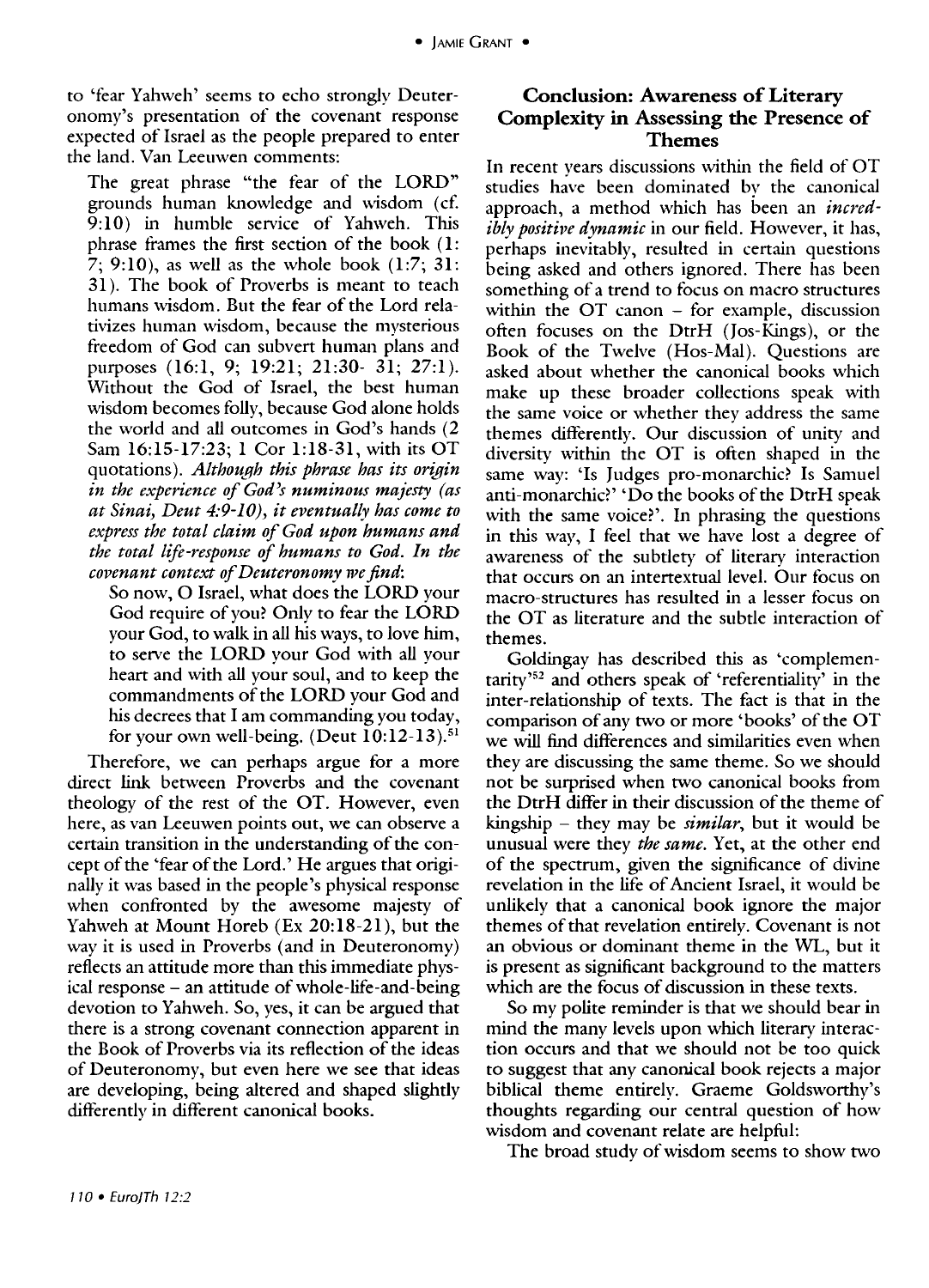things. First, the wisdom writers were Israelites through and through, and they acknowledged the prophetically revealed word of God. *They did not reject the covenant but rather operated within*  this framework of the fear of the Lord. Secondly, despite this orthodox Israelite mind-set, the wisdom writers found that their subject matter and method of approach did not involve them in the specific concerns of the covenant and the saving acts of God. Rather they looked at man in the world at large. <sup>53</sup>

Lack of explicit discussion of a given theme does not mean that that theme is 'not there'. We should constantly remind ourselves of the subtleties of literary interaction that take place within the OT canon.

#### **Notes**

- 1 http://www.ptsem.edu/meet/FacultyOl/ seow.htm (emphasis added).
- 2 R. E. Murphy, "Wisdom in the OT," *Anchor Bible Dictionary, Vol. IV,* New York: Doubleday, 1992, 297.
- 3 R. E. Murphy, "Wisdom-Theses and Hypotheses," in J. G. Gammie, W. A. Brueggemann, W. L. Humphreys and J. L. Ward (eds.), *Israelite Wisdom: Theological and Literary Essays in Honor of Samuel Terrien,; New York: Union Theological Seminary,* 1978,36.
- 4 J. L. Crenshaw, *Old Testament Wisdom: An Introduction,* Louisville: WJKP, 1998, 184.
- 5 'Introduction' in *Wisdom in Ancient Israel,*  Cambridge: CUP, 1995, l.
- 6 G. Hasel, *Old Testament Theology: Basic Issues in the Current Debate,* fourth ed.; Grand Rapids: Eerdmans, 1996, 45.
- 7 Ibid,69.
- 8 R. E. Clements, "Wisdom and Old Testament Theology,"in. 1. Day, R. P. Gordon and H. G. M. Williamson (eds.), *Wisdom in Ancient Israel;*  Cambridge: CUP, 1995, 27l.
- 9 Varying degrees of segregation are apparent in the secondary literature. Some suggest a more marked and conscious separation of Wisdom from covenant (etc.), others are more circumspect in the conclusions drawn from the lack of *obvious*  connection with the prominent themes of the OT.
- 10 First published as "Ort und Grenze der Weisheit im Rahmen der alttestamentlichen Theologie," *Gottes OfJcnbarttnJf. Gesammclte Aufoam zum Alten*  Testament, TBü 19; München: Kaiser, 1963.
- 11 Some scholars suggest that *Wisdom in Israel* was actually written in response to criticism of von Rad's poor use of the WL in his *OTT Vol. 1* (e.g. C. H. H. Scobie, "The Place of Wisdom in Biblical

Theology," *BTB* 14 [1984] 44; R. L. Schultz, "Unity or Diversity in Wisdom Theology? A Canonical and Covenantal Perspective," *Tyn Bull*  48/2 [1997] 273). Von Rad does not comment on this matter, but it is certainly a possibility. See also Clements, "Wisdom and OTT", 269.

- 12 W. Zimmerli, "The Place and Limit of the Wisdom in the Framework of the Old Testament Theology," *SJT17* (1964) 147, italics mine.
- 13 Schultz, "Unity or Diversity," 300.
- 14 B. S. Childs, "Psalm Titles and Midrashic Exegesis," *JSS* 16/2 (Autumn 1971) 137-49; G. T. Sheppard, "Theology and the Book of Psalms," *Int 46/2*  (April 1992) 143-55.
- 15 Childs, "Psalm Titles," 148-9.
- 16 Obviously, the Book of Job bears no such superscription. Zimmerli's article focuses primarily on Proverbs and Ecclesiastes, hence this response tollows suit. Also, there are more obvious covenant connections to be found in the theology of Job (see below).
- 17 This seems to be a fairly reasonable assumption as it is at least *possible* that Proverbs reached its final torm in the Hellenistic period (R. Van Leeuwen, *The*  Book of Proverbs: Introduction, Commentary and *Reflections* [New Interpreter's Bible Commentary, Volume 5]; Nashville: Abingdon Press, 1997, 21) and that Qoheleth interacts with the Greek philosophy of the Epicureans (C. G. Bartholomew, *Reading Ecclesiastes: Old Testament Exegesis and Hermencutical Theory* [Analecta Biblica 139]; Rome: Pontifical Bible Institute, 1998, 216.) Such dating would make it likely that the books of the DtrH were known to the readers of the Wisdom Literature.<br>18 J. G. McConville,
- "King and Messiah in Deuteronomy and the Deuteronomistic History," *King and Messiah in Israel and the* Ancient Near East: Proceedings of the Oxford Old Testament Seminar (JSOTSup 270; ed. J. Day; Sheffield: Sheffield Academic Press, 1998) 271-2; G. E. Gerbrandt, *Kingship According to the Deuteronomistic History, SBLDS 87; Atlanta:* Scholars Press, 1986, 177; Jung Ju Kang, 'The Persuasive Portrayal of Solomon in 1 Kings 1-11 and the Josianic Redaction Theory,' forthcoming from Peter Lang.
- 19 For this reason, some commentators see the Kingship Law as a later construct which responded to the excesses of Solomon's reign (see G. N. Knoppers, "The Deuteronomist and the Deuteronomic Law of the King: A Reexamination of a Relationship," *ZAW* 108/3 [1996] 331 tor details). Whoever, Wright correctly points out that, 'Although it is difficult to read these verses without thinking of Solomon and the later kings, and although the literary account of Solomon has clearly been written with these verses as a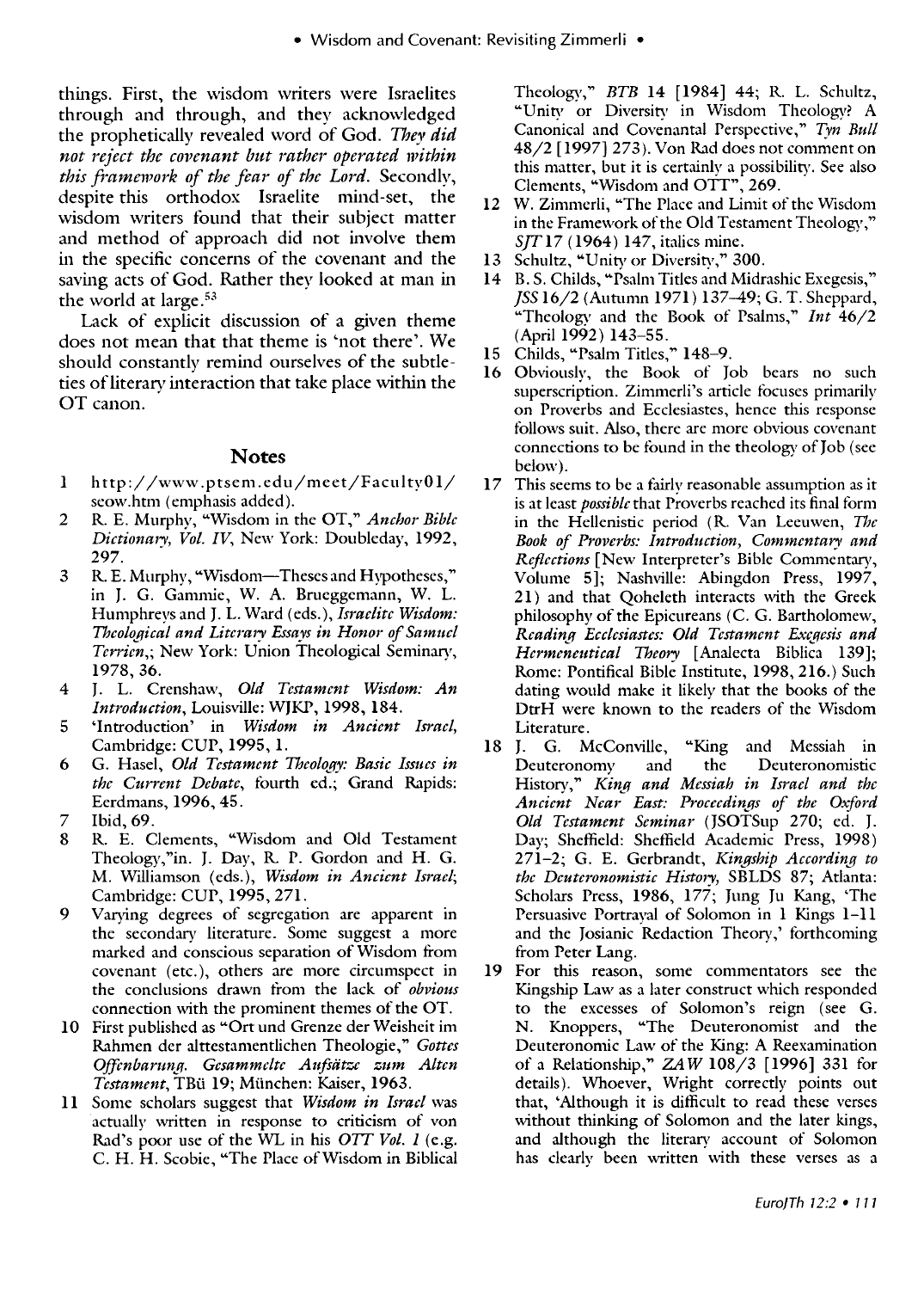background, it is not necessary to assume that this law of kingship must be a *post factum* reflection of Solomon,' (C. J. H. Wright, *Deuteronomy* [NIBC; Peabody, MA/Carlisle: Hendrickson Publishers/ Paternoster Press, 1996] 221).

- 20 Therefore the LORD said to Solomon, "Since this has been your mind and you have not kept my covenant and nw statutes that I have commanded you. I will surely tear the kingdom from you and give it to your servant." (NRSV)
- 21 Van Leeuwen, *NIB Proverbs, 32.*
- 22 M. V. Fox, *Proverbs* 1-9: *A New Translation with Introduction and Commentary,* (Anchor Bible Commentary); New York: Doubleday, 2000, 55-6.
- 23 c.-L. Seow, *Eeclesiastes: A New Translation n'ith Introduction and Commentary* (Anchor Bible Commentary); New York: Doubleday, 1997, 37.
- 24 Some (e.g. RB.Y. Scott) suggest that elements of the Solomonic account in 1 Kings are late (post-Deuteronomic), but Fox points out the even if this is the case, the likelihood is that the Kings account predates 'the title of Proverbs and may have inspired it' (Fox, *ABC Proverbs* 1-9, 56). Whatever sources may have predated the Kings account, the tact of its canonicitv indicates that it came to be seen as the primary historical text dealing with Solomon.
- 25 J. Day, 'Foreign Semitic Influence on the Wisdom of Israel,' (in Day, Gordon, WiIliamson eds., *Wisdom in Ancient Israel,* Cambridge: CUP, 1995) 55-70. See also the first three chapters of this volume for further discussion of the ANE setting of Wisdom.
- 26 Zimmerli, "Place and Limit," 148-9 (italics mine).
- 27 'Place and Limits,' p 147 (italics added).
- 28 A prime example of this process of adaptation is kingship. This is a late feature in Israelite history, one which the former prophets present as being a concept of foreign origin, yet the Israelite varietyat least in theory-is radically different from ANE models of kingship (limited power, king not divine, bound by same covenant rules as rest of the people etc.).
- 29 Van Leeuwen, *NIB Proverbs, 204.*
- 30 Prov 22:17-23:11 is seen as a section which mirrors the Egyptian wisdom text *The Instruction of Amencmope.* Prov 22:17-21 is the prologue to this section, and Clifford points out that the divine name, Yahweh, is the 18th of 36 words in this prologue (See R J. Clifford, *Proverbs: A Commentary,* OTL; Louisville: WJKP, 1999,206.)
- 31 Van Leeuwen, *NIB Proverbs*, 33.
- 32 The Elohistic Psalter spans Pss 42-83, and once again scholars find it difficult to explain this phenomenon. Some (e.g. Seybold) see this as evidence of a period of redaction where the divine name was systematically replaced. Others (e.g. McCann) think that this is unlikely (why retain 44

instances of Yahweh, and why stop at Ps 83) and suggest that the use of *'člōhim* is original to these psalms and that they have been grouped together because of this similarity of content. Basically, we have no access to the reasons why *'C/ohim* is used rather than Yahweh-the reasons could be theological, literary, social, testal and so on.

- 33 Seow, *ABC Eeelesiastes,* 69 (emphasis added).
- 'The end of the matter; all has been heard. Fear God, and keep his commandments; for that is the whole duty of everyone. For God will bring every deed into judgment, including every secret thing, whether good or evil.' (Eccl  $12:13-14$ , NRSV)
- 35 M. V. Fox, *A Time to Tear Down and a Time*  to Build Up: A Rereading of Ecclesiastes, Grand Rapids: Eerdmans, 1999, 144-5 (emphasis mine).
- 36 R. N. Whybray, *Ecelesiastes(NCBC;* Grand Rapids: Eerdmans, 1989) 27 (emphasis mine).
- 37 J. Goldingay, "The 'Salvation History' Perspective and the 'Wisdom' Perspective within the Context of Biblical Theology," *EQ51* (1979) 195.
- 38 Wisdom and Cult: A Critical Analysis of the Views *of Cult in the Wisdom Literature of Israel and the Ancient Near East,* SBLDS 30; Missoula, Scholars Press, 1977.
- 39 D. A. Hubbard, "The Wisdom Movement and Israel's Covenant Faith," *Tyndale Bulletin 17*  (1966) 3-33; Schultz, "Unity or Diversity."
- 40 Goldingay, "Salvation History and Wisdom."
- 41 G. Goldsworthy, *Gospel and Wisdom: Israel's Wisdom Literature in the Christian Lift,* Carlisle: Paternoster Press, 1995, 119 (emphasis mine).
- 42 Fox, *Time to Tear Down, 361.*
- 43 On author Ian Rankin's website he comments with regard to a recently published academic work which examines his novels: 'Gill Plain, a lecturer at St Andrews University, has published her 90 page critical work investigating the background, characters and themes of *Blaek and Blue.* The book only costs a fiver, and I must admit I found it engrossing. Gill certainly spotted stuff even I didn't know was in there,' (http://www.ianrankin.net/ pages/books/forthcoming-titles.htm).
- 44 See N. F. Lohfink, "Was there a Deuteronomistic Movement?" in L. S. Schering and S. L. McKenzie( eds.), *Those Elusive Deuteronomists: The Phenomenon of Pan-Deuteronomism,* JSOTSup 268;; Sheffield: Sheffield Academic Press, 1999, 36-66, who argues that repetition of individual words is not sufficient to prove theological association, but that the confluence of multiple words and ideas together may indicate a particular theological backdrop to a text.
- 45 For example, 'Why do you hide your face, and count me as your enemy?' (13:24). Job also speaks about a time 'when the friendship of God was upon my tent; when the Almighty was still with me' (29:4-5) and his accusation is that this covenant